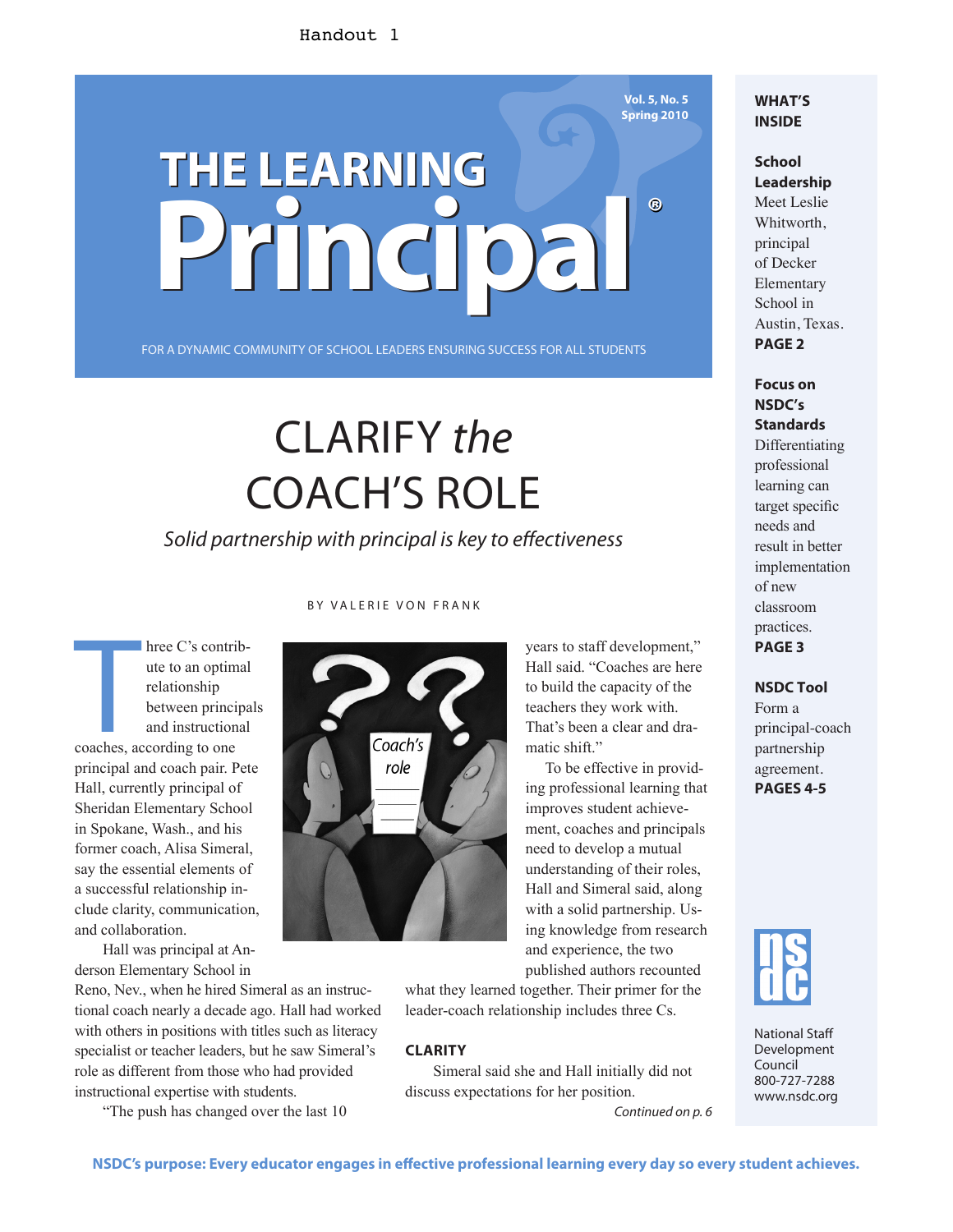#### **SCHOOL LEADERSHIP**



#### **LESLIE WHITWORTH**

Principal, Decker Elementary School Manor Independent School District Austin, Texas

**Grades:** Pre-K-5

#### **Enrollment:** 600 students

#### **Staff:** 40 certified staff

The student population is 80% Hispanic and 20% black. Nine in 10 students live in poverty, and half are English language learners. In one year, the school went from unacceptable to recognized in state ratings, meaning 75% of students achieved proficiency. The school virtually erased the achievement gap, notably in special education, language learners, and socioeconomically disadvantaged.



#### BY VALERIE VON FRANK

#### **Q. What was the turning point for your school?**

The school had been rated academically unacceptable by the state for three years, for as long as the sanctions had been in place. The state was ready to close the school.

#### **Q.** What was the first thing you did as the **new principal?**

There were symbolic things that I changed to send a different message to those coming into the school. Then I put in place systems that caused a professional learning community to come together. Not only was everyone isolated in their own classrooms, but we needed to transform instruction if we wanted results. I got right in teachers' business to get rid of a worksheet philosophy.

On each grade-level team, individuals all are assigned roles. An instructional facilitator takes the lead on curriculum and acts as a liaison with me on lesson plans for each team; a business facilitator takes care of business, such as ordering supplies, turning in money for field trips, gathering lists or forms from the grade level instead of having five or six people giving me stuff; a positive behavior support facilitator manages building and classroom management strategies; and a campus improvement facilitator. Having those four roles on each team delegates responsibility and forces collaboration because teachers have to gather information from peers. I communicate with one representative for each grade level, which streamlines communication. Anybody can talk to me at any time, but this system solves simple things much more quickly.

Another system is weekly electronic staff meetings. We have professional learning after school. Any business or even culture-type things

are taken care of in an electronic newsletter. There's a section for kudos, a section of what's going on on campus, deadlines for things that are due, and then there might be tips, such as ways to work with the class when kids are getting restless around Halloween or about a professional book I've been reading.

I have two instructional coaches to support teachers. They model teaching strategies and push in to work with guiding groups of kids. We hire substitutes to give teachers full days for lesson planning.

#### **Q. Did you have to change staff to change results?**

A lot of teachers left. They were not interested in this culture. We had to make some changes to get results. We got it

done in one year with a different way of delivering instruction. I had a list of non-negotiables. We went from worksheets to guided instruction very quickly. There was a be-

**"We had to make some changes to get results."**

lief in the school that the kids didn't have what it took to achieve. After last year, people's beliefs have really changed. Teachers believe there isn't any child who can't do it if you approach them correctly and give them time and attention.

#### **Q. What does it take to change beliefs?**

Don't just get mad because teachers don't know what to do; show them. That's changing actions. But changing beliefs takes efficacy. When teachers saw their kids start to learn, their beliefs started to change. We had a miraculous blossoming of kids. All of a sudden, kids started to learn when we changed how we were teaching.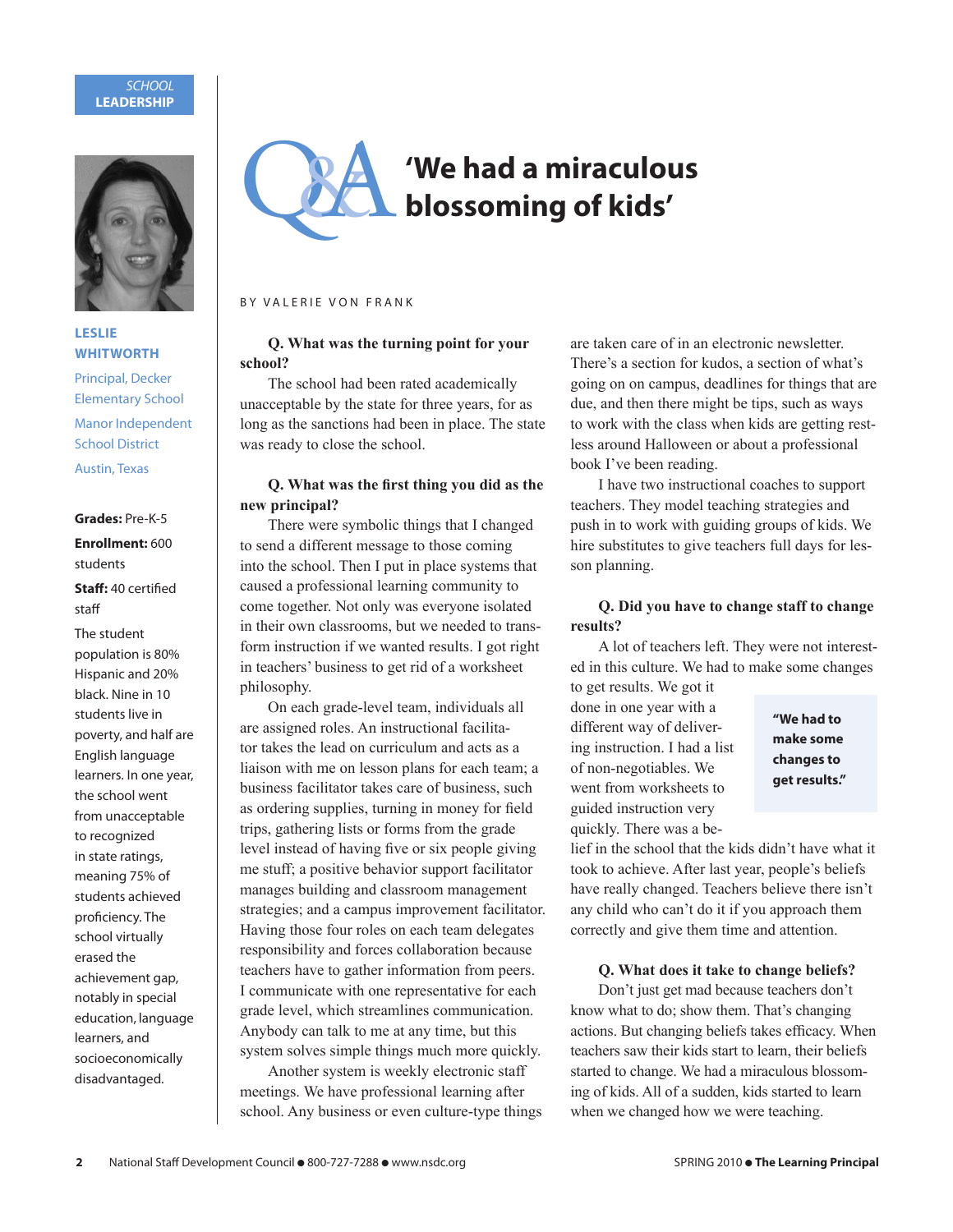## **One size does not fit all**

GO Professional development is like<br>
going on a blind date—you just<br>
don't know what to expect until<br>
you show up."<br>
This is one answer when educators were going on a blind date—you just don't know what to expect until you show up."

recently asked to write about their professional development experiences. An overarching theme in their experience is that sometimes profes-

sional development is great and at other times, a complete disaster. Their ultimate judgment depends on whether their professional development experience is relevant to them, their students, and their daily work.

This theme parallels recent research findings from Profes*sional Learning in the Learning Profession* (Darling-Hammond et al., 2009). This study found that

"professional development is most effective when it addresses the concrete, everyday challenges involved in teaching and learning specific academic subject matter" (p. 10). One of the implications of this finding is that the principal and the school should provide differentiated professional development experiences that reflect various needs and concerns of the faculty (Roy & Hord, 2003, p. 91).

Just as we differentiate student learning based on needs, we also ought to differentiate teachers learning experiences to meet their varying needs. Teacher data can be collected informally by the one-legged interview (Hall & Hord, 2006) or by asking staff members to indicate with sticky dots their current level of implementation on a skill development curve (NSDC, 2006). In a one-legged interview, leaders informally talk one-on-one with teachers, asking specific questions about their progress on using new information. These techniques could

uncover that a small group of teachers is having difficulty with managing new materials or needs to develop new classroom rules so that students can work well during small group learning time. Others might have passed those hurdles but now need to integrate a number of smaller strategies into a coherent set of classroom practices. Still others may need to analyze student work to

#### **NSDC STANDARD**

**Learning**: Staff development that improves the learning of all students applies knowledge about human learning and change.

determine the impact of new practices on student learning. Small learning groups can tackle these issues in collaboration with each other. Differentiation does not require separate formal workshops but rather entails providing time for small learning teams to engage in problem-solving protocols, researching classroom challenges, and reflecting on results.

These teams can be required to develop an explicit outcome and be expected to learn new information, implement new classroom practices, and report on the results of their learning. Team members become responsible for building their own professional knowledge and practice rather than depending on outside experts. This kind of differentiation not only builds internal faculty capacity and coherence but reinforces the professional role of educators to continue to build their skills and knowledge.

Changing classroom practice is a highly personal experience that entails developmental growth. Many formal professional development activities are designed for one-size-fits-all needs; differentiating professional learning can target specific needs and result in better implementation of new classroom practices. It is only when teachers use new practices that we can expect professional learning to improve student learning.

*Learn more about NSDC's standards at www.nsdc.org/standards/index.cfm.*

#### FOCUS ON **NSDC'S STANDARDS**



Pat Roy is co-author of Moving NSDC's Staff Development Standards Into Practice: Innovation **Configurations** (NSDC, 2003).

#### **REFERENCES**

**Darling-Hammond, L., Wei, R.C., Andree, A., Richardson, N., & Orphanos, S. (2009).** Professional learning in the learning profession: A status report on teacher development in the United States and abroad. Dallas, TX: NSDC.

**Hall, G. & Hord, S.** 

**(2006).** Implementing change: Patterns, principles, and potholes. Boston: Allyn & Bacon.

**NSDC. (2006, November).**

NSDC tool: The implementation dip. The Learning Principal, 2(3), 4.

**Roy, P. & Hord, S. (2003).** Moving NSDC's staff development standards into practice: Innovation configurations. Oxford, OH: NSDC.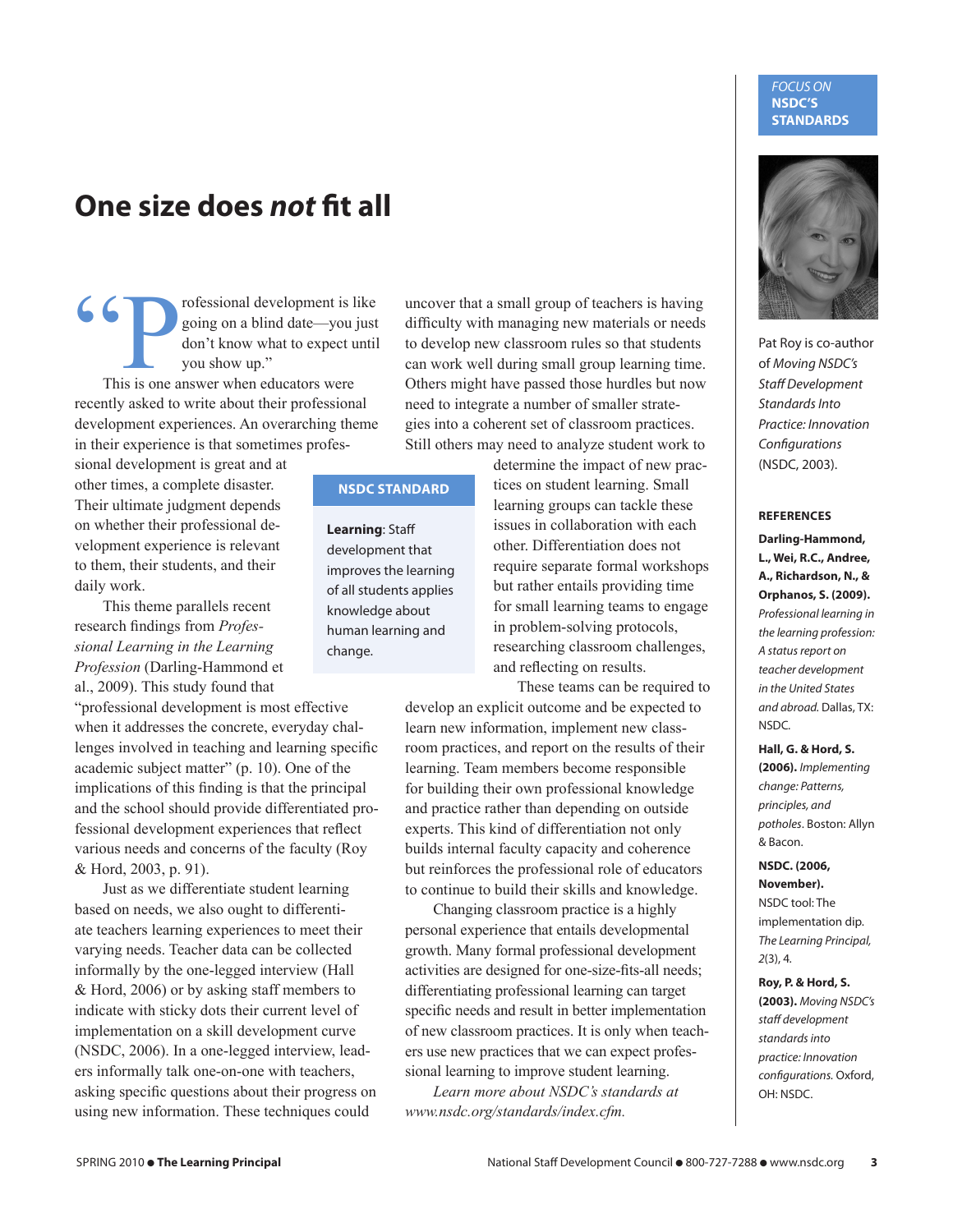each topic.

## WHAT A SCHOOL LEADER NEEDS TO KNOW ABOUT ... PRINCIPAL-COACH PARTNERSHIP AGREEMENTS

The scope of the work, expected results, and other details associated with the coach's work to provide both clarity and safety to the clients with whom the coach is forging agreements. The agreements typically are about th artnership agreements are a form of contract between a coach and his or her principal, teacher clients, or others with whom the coach may be working. The agreement describes the parameters of the work to provide both clarity and safety to the clients with whom the coach is forging agreements. The agreements typically are about A coach and principal can form an agreement following a careful discussion to provide clarity. Agenda items for a conversation about partnership agreements are listed below with sample questions to guide agreement about

#### **ROLES AND RESPONSIBILITIES**

Principals and coaches reach agreement about the roles coaches will fill within the school; what other responsibilities they will have; and what coaches will not be doing.

| <b>COACH</b>                                                                                                                                                                                                                           | <b>PRINCIPAL</b>                                                                                                            |
|----------------------------------------------------------------------------------------------------------------------------------------------------------------------------------------------------------------------------------------|-----------------------------------------------------------------------------------------------------------------------------|
| What expectations do you<br>$\bullet$<br>have of me and the work<br>$1$ do?<br>What responsibilities will I<br>$\bullet$<br>have as a member of this<br>staff?<br>What responsibilities will I<br>$\bullet$<br>have beyond my coaching | • What do you expect of<br>me?<br>What do we think teach-<br>ers expect of you?<br>What does the district<br>expect of you? |

#### **BOUNDARIES OF WORK**

Clearly defining boundaries makes it easier for the coach to concentrate his or her efforts on areas with the potential for the greatest impact.

| <b>COACH</b>                                                                                                                                                                                               | <b>PRINCIPAL</b>                                                                                                                                                                                            |
|------------------------------------------------------------------------------------------------------------------------------------------------------------------------------------------------------------|-------------------------------------------------------------------------------------------------------------------------------------------------------------------------------------------------------------|
| What are the boundaries of<br>my work?<br>What is outside the bound-<br>aries of my work?<br>How do you feel about me<br>e.g. serving on a district<br>committee, facilitating a<br>school committee, etc. | What are the defined<br>$\bullet$<br>responsibilities of your<br>role as a coach?<br>How much flexibility do<br>$\bullet$<br>we have to adjust your<br>work to meet the needs<br>of our students and staff? |

#### **SUPPORT AND RESOURCES NEEDED FOR SUCCESS**

Agreements about support and resources give a sense of security to the coach and principal.

| <b>COACH</b>                                                                                                                                                                                                                                       | <b>PRINCIPAL</b>                                                                                                                                                                                |
|----------------------------------------------------------------------------------------------------------------------------------------------------------------------------------------------------------------------------------------------------|-------------------------------------------------------------------------------------------------------------------------------------------------------------------------------------------------|
| What resources are avail-<br>able for me?<br>Where will I meet with<br>$\bullet$<br>teachers?<br>What technology will be<br>$\bullet$<br>available for me?<br>Do I have access to money<br>٠<br>for professional publica-<br>tions or development? | • What support do you<br>want from me?<br>• What resources do you<br>need to feel comfortable?<br>• Here's how you will share<br>in the school's resources<br>for professional develop-<br>ment |

#### **CLIENTS, E.G. WHICH TEACHERS/GRADES/ DEPARTMENTS/TEAMS**

responsibilities?

Coaches also need to reach agreement with their principals about the clients or teachers with whom the coach will work. The options include teams of teachers, individual teachers, novice teachers, departments/grade levels/teams, etc.

| <b>COACH</b>                                                                                   | <b>PRINCIPAL</b>                                                                                                                                                                                   |
|------------------------------------------------------------------------------------------------|----------------------------------------------------------------------------------------------------------------------------------------------------------------------------------------------------|
| Which teachers will I work<br>with?<br>How will I determine<br>which teachers to work<br>with? | • Where are the greatest<br>needs in our school?<br>Which teachers have<br>$\bullet$<br>expressed interest in<br>receiving your support?<br>Our areas of greatest<br>$\bullet$<br>student need are |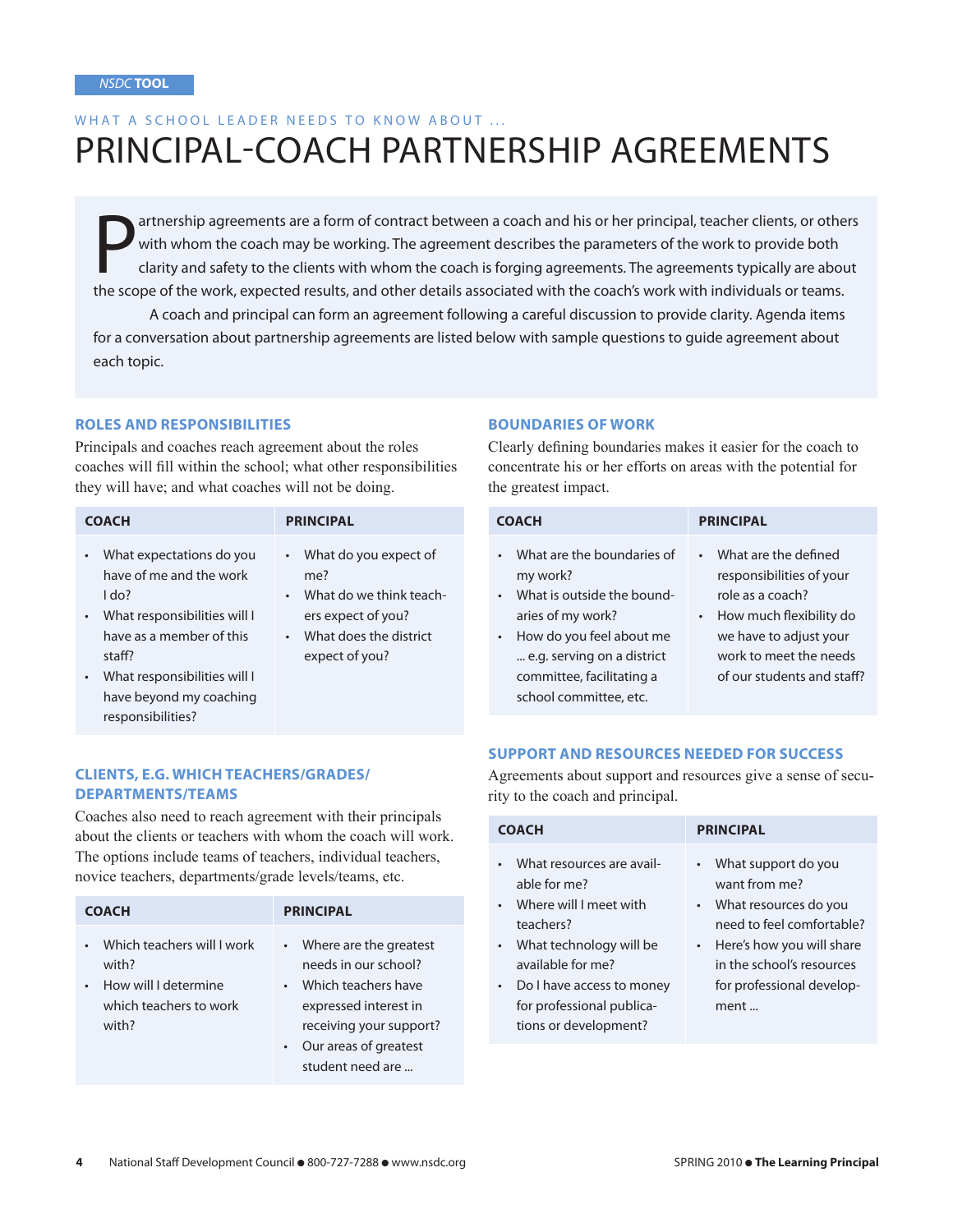#### **EXPECTED RESULTS**

The expected results of a coach's work are most often determined based on the student achievement needs within the school and are always expressed in both process and results goals. Process goals describe how the coach will work; results goals describe the outcome of the work.

 **Process:** The coach will work one-on-one with 75% of the staff and every grade level.

 **Results:** Student achievement on the state math assessment will increase by 20% over the next two years.

| <b>COACH</b>                                                                                                                                                                    | <b>PRINCIPAL</b>                                                                                                           |
|---------------------------------------------------------------------------------------------------------------------------------------------------------------------------------|----------------------------------------------------------------------------------------------------------------------------|
| What percentage of the<br>$\bullet$<br>staff do you expect me to<br>work with?<br>What results do you expect<br>$\bullet$<br>over the next year, two<br>years, and three years? | What procedural goals<br>are appropriate for your<br>work in this school?<br>• Here are the improve-<br>ment goals we have |

#### **TIMELINES**

Setting timelines for achieving goals gives both the coach and the principal the ability to measure progress toward their goals so that they can make mid-course adjustments.

| <b>COACH</b>               | <b>PRINCIPAL</b>         |
|----------------------------|--------------------------|
| • When do you want this    | • When will you be able  |
| finished?                  | to meet with all depart- |
| What are the short- and    | ments?                   |
| $\bullet$                  | • When will you complete |
| long-term timelines for my | your one-on-one visits   |
| work?                      | with every teacher?      |

#### **COMMUNICATION**

Coaches are more effective and focused in their work when they meet regularly with their principals, discuss where they focus their efforts, and determine how to support one another and the school's goals for student achievement.

| <b>COACH</b>                                                                                     | <b>PRINCIPAL</b>                                                                                                                                             |
|--------------------------------------------------------------------------------------------------|--------------------------------------------------------------------------------------------------------------------------------------------------------------|
| When shall we meet to<br>discuss my work plan?<br>How often shall we meet<br>to discuss my work? | When can we meet to dis-<br>$\bullet$<br>cuss how you plan your<br>work to serve teachers<br>and contribute to school<br>goals for student achieve-<br>ment? |

#### **PROCESSES**

Coaches and their principals will want to reach agreement about what processes the coach will use for a variety of tasks. Most importantly, coaches and principals will want to determine whether coaches work on an as-requested basis or on an as-assigned basis. These decisions impact how coaches spend their time and have the potential for significant impact on the results of coaches' work.

| <b>COACH</b>                                                                                                                                                                                                                                       | <b>PRINCIPAL</b>                                                                                                                                                                                                                                                                                                 |
|----------------------------------------------------------------------------------------------------------------------------------------------------------------------------------------------------------------------------------------------------|------------------------------------------------------------------------------------------------------------------------------------------------------------------------------------------------------------------------------------------------------------------------------------------------------------------|
| What process do we want<br>$\bullet$<br>to establish to help teach-<br>ers access my assistance?<br>• What is the best way for<br>me to spend the majority<br>of my time?<br>How will I log my work?<br>$\bullet$<br>What evidence do you<br>want? | What process do you<br>$\bullet$<br>think will help teachers<br>access your services eas-<br>ily and conveniently?<br>How will you demon-<br>$\bullet$<br>strate how you spend<br>your time?<br>What evidence will you<br>$\bullet$<br>be comfortable providing<br>me about your interac-<br>tion with teachers? |

#### **CONFIDENTIALITY**

tion that is outside our agreement area?

Because norms about confidentiality vary so dramatically across states and districts, coaches and principals must clarify their agreements and others' expectations related to confidentiality.

| <b>COACH</b>                                                                                                                                                                                                                                                                                                                                                                              | <b>PRINCIPAL</b>                                                                                                                                                                                                                                                                                                                                                                                    |
|-------------------------------------------------------------------------------------------------------------------------------------------------------------------------------------------------------------------------------------------------------------------------------------------------------------------------------------------------------------------------------------------|-----------------------------------------------------------------------------------------------------------------------------------------------------------------------------------------------------------------------------------------------------------------------------------------------------------------------------------------------------------------------------------------------------|
| What are your expecta-<br>tions related to the infor-<br>mation you expect from<br>me about my work with<br>teachers?<br>What agreements can we<br>make about confidentiality<br>that will allow teachers to<br>feel comfortable interact-<br>ing with me, sharing their<br>strengths and weaknesses,<br>and being willing to take<br>risks to change their in-<br>structional practices? | What agreements do you<br>٠<br>think are important for us<br>to make about confi-<br>dentiality that will allow<br>teachers to feel comfort-<br>able interacting with me,<br>sharing their strengths<br>and weaknesses, and be-<br>ing willing to take risks to<br>change their instructional<br>practices?<br>How will we monitor the<br>$\bullet$<br>agreements we make<br>about confidentiality? |
| What is the best way for<br>٠<br>me to tell you when I feel                                                                                                                                                                                                                                                                                                                               |                                                                                                                                                                                                                                                                                                                                                                                                     |
| you are asking for informa-                                                                                                                                                                                                                                                                                                                                                               |                                                                                                                                                                                                                                                                                                                                                                                                     |

**Source:** Adapted from Taking the Lead: New Roles for Teachers and School-Based Coaches, by Joellen Killion and Cindy Harrison (NSDC, 2006).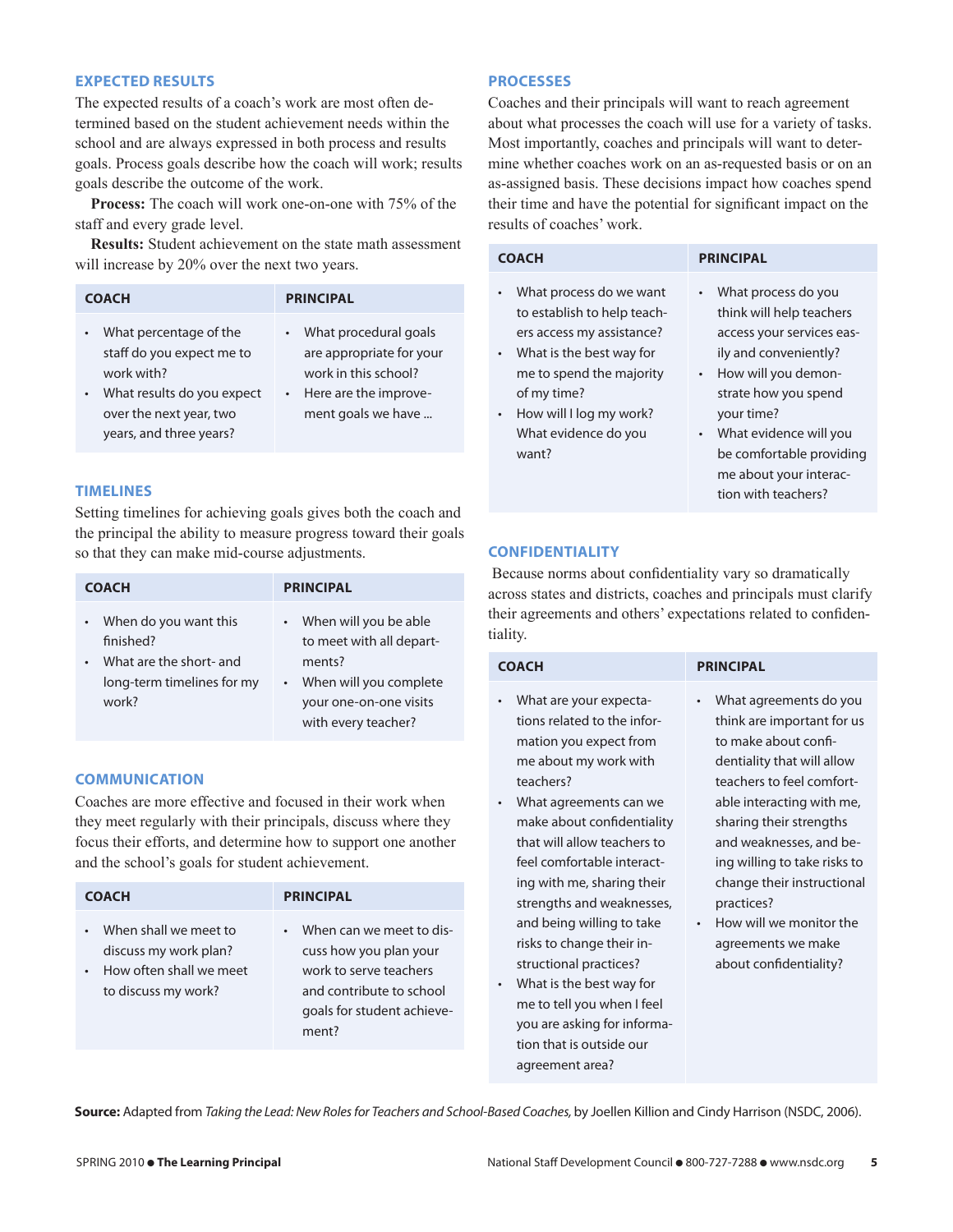### **Clarify the coach's role**

Continued from p. 1

"There wasn't a lot of information about coaching at that time," Simeral said. "I walked in with zero job description. The job role was something we had to learn through the process of working together. Nobody really understood our roles working together."

It's important to mutually define the role and both the principal's and coach's responsibilities, according to Hall and Simeral. Coaches may facilitate book studies, model lessons, help teachers analyze data, and observe classroom instruction and offer feedback, among other roles. (For more on coaching roles, see *Taking the Lead: New Roles for Teachers and School-Based Coaches,* by Joellen Killion, NSDC,

2006).

While the coach may take on different roles with various teachers depending on evolving circumstances, the principal and the coach should hammer out at least the boundaries between the coach and administrator. Hall noted that many school leaders are tempted to treat coaches as a second-in-command or assistant principal.

"The coach does *not* take on any administrative duties or any evaluative duties," Hall said. "That's where you can erode trust and relationships between the coach and teachers — put a *big* fence, barbed wire, armed guards; don't cross those lines."

Simeral said teachers often approach the coach, too, with issues that coaches must refer to the school leader. "Teachers come and share things," she said. "They come in with the principal's walk-through form and say, 'What does he mean by this?' Or they may be frustrated with the teacher next door. Those are the times, almost weekly, when I have a choice as a coach. Do I act as an administrator or refer them?

"It's not my job to solve those problems. I have to say, 'I really think you need to talk to the principal.' I'll work as a counselor and counsel them on how to deal with the issue, but I defer

things to the principal. Even if the administrator doesn't completely understand or see the role clearly, I can still as a coach know my role and where the line is drawn."

Clarity around the coach's role and purpose helps in communicating with staff, a key to coaching success, the two said.

#### **COMMUNICATION**

**NSDC'S BELIEF**

Schools' most complex problems are best solved by educators collaborating and learning together.

"If the staff is not on board and doesn't agree (with the concept of coaching), the role can be fraught with peril," Hall said. He said the principal must be absolutely clear with staff about the coach's role and purpose, what the coach does and does not do.

> ing coaches to be effective," Hall said. "I have to prepare our staff for the work coaches will be doing. As principal, I have to be clear on exactly what the coach's responsibilities are: what does coaching look like, what is it intended to do, what is the purpose? As we get deeper, I'm there to communicate, to share our focus, our mission, to keep everybody aligned, and to make sure it's happening."

> > Simeral said the coach must rely on the principal's support and

"My role is instrumental in help-

leadership to reinforce with staff that the coach is not evaluating teachers and is not reporting her observations of teachers to the principal. Stating to the staff that the coach and principal are discussing schoolwide or grade-level data is critical, she said.

The principal also reinforces the importance of the coach's work. She recalled a situation in which a teacher used the time when Simeral was in the classroom to update computer records rather than observe the coach teaching. Simeral said the experience was a lesson for her in the importance of the principal and coach communicating about the coach's role with teachers.

Continued on p. 7 The coach and principal also need to communicate. Simeral and Hall recommend creating

**may take on different roles with various teachers depending on evolving circumstances, the principal and the coach should hammer out at least the boundaries between the coach and administrator.** 

**While the coach**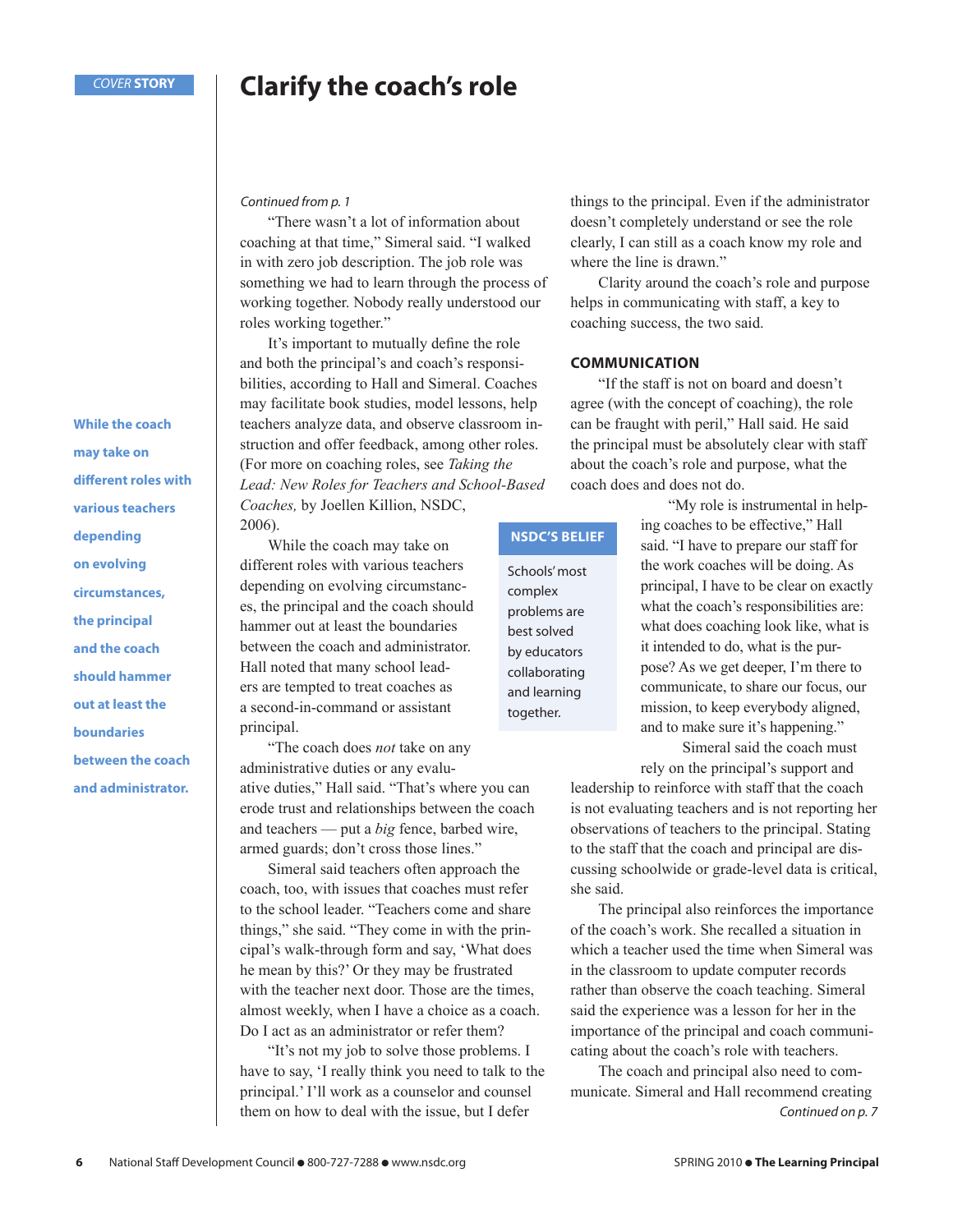#### **Tips for principals working with instructional coaches**

- Explain to staff more than once the coach's role and everyone's involvement in improving student achievement.
- Explain to the full faculty probably more than once that everyone will work with the instructional coach. Assure them that the coach does not report to the principal about classroom observations.
- Adopt the motto, "Everybody needs a coach!" From Peyton Manning to Oprah Winfrey to those who use a fitness coach to a principal who has a mentor – everyone needs a coach. Emphasize that "In this school, all of us will have a coach as all of us can improve on what we are doing."
- Use a faculty meeting for the instructional coach to facilitate staff learning.

Source: www.doe.in.gov/TitleI/pdf/instructional-coaches/newsletter\_12-08.pdf.

#### Continued from p. 6

regular times to meet together. Those conversations are crucial in establishing a relationship and a shared purpose, they said, especially for mapping a direction for the year's professional learning at the start of the school year. The coach must be clear about the principal's goals, and the principal must have clear expectations for how the coach will help achieve those.

"In the beginning, our conversations were along the lines of the principal saying, 'I need you to get into this teacher's classroom and help them with this…', " Simeral said. "There wasn't a lot of communication. Eventually we figured out where the line is for talking about a teacher, what the conversation between coach and administrator should look like and what it shouldn't. We'd talk about our goals, our vision for the school. Our conversations were not teacherspecific. They were about student data and trends in a grade level."

Simeral said she sets goals for her work with teachers, then makes sure the principal knows both the goals and any successes so he can reinforce the positive changes with the teacher. Some of those conversations are informal, hallway comments.

"He can't be everywhere in the school, so if something positive has come out of an experience with a teacher because of certain tools, I share that," she said.

#### **COLLABORATION**

Having a clear role understanding and communicating lead to a collaborative relationship that helps focus both the principal's and the coach's instructional leadership, Simeral and Hall said.

As the leadership team reviews data and clarifies goals, the coach's efforts home in on those areas and the principal then looks for teachers' improvements in areas that support those goals, they said, particularly as the principal is conducting walk-throughs.

In addition, Hall said, when the coach and principal work together to identify needs, he is better able to decide whether and how some teachers' needs might be met jointly and to assign appropriate time.

Simeral said the coach can help when the principal needs to clarify his or her thinking.

"Oftentimes," she said, "the administrator may not know or may not be as clear about a vision, and that's where the coach can be a sounding board to help the administrator find that focus. We can sit down together with the data, look at it and say, 'Where do we go next?' and collaborate."

#### **SUCCESSFUL RELATIONSHIPS**

Creating a successful partnership between the instructional coach and the principal requires listening, observing, setting goals, discussing philosophy, clarifying expectations, and support, said Hall.

"I have responsibility to be the head coach," Hall said. "Our leadership team did book and article studies. We started off making sure we were philosophically calibrated and that we were together. Then we could get on to the nitty-gritty of getting into classrooms and building teachers' capacity." $\Box$ 

#### **WHEN YOU DON'T HAVE A COACH**

Principal Pete Hall suggests that leaders without coaching support try these strategies:

- Beg the district for additional support.
- $\cdot$  Be a de facto coach in your building. There are difficulties, but you have the role as chief educational developer.
- Cultivate teacher leadership on your staff. Be an astute observer in the classroom and you'll notice the superstars.
- Create an environment in which it's OK to share expertise, rather than having excellence be stigmatized. "We need to start tooting more horns," Hall said. "It's our responsibility."